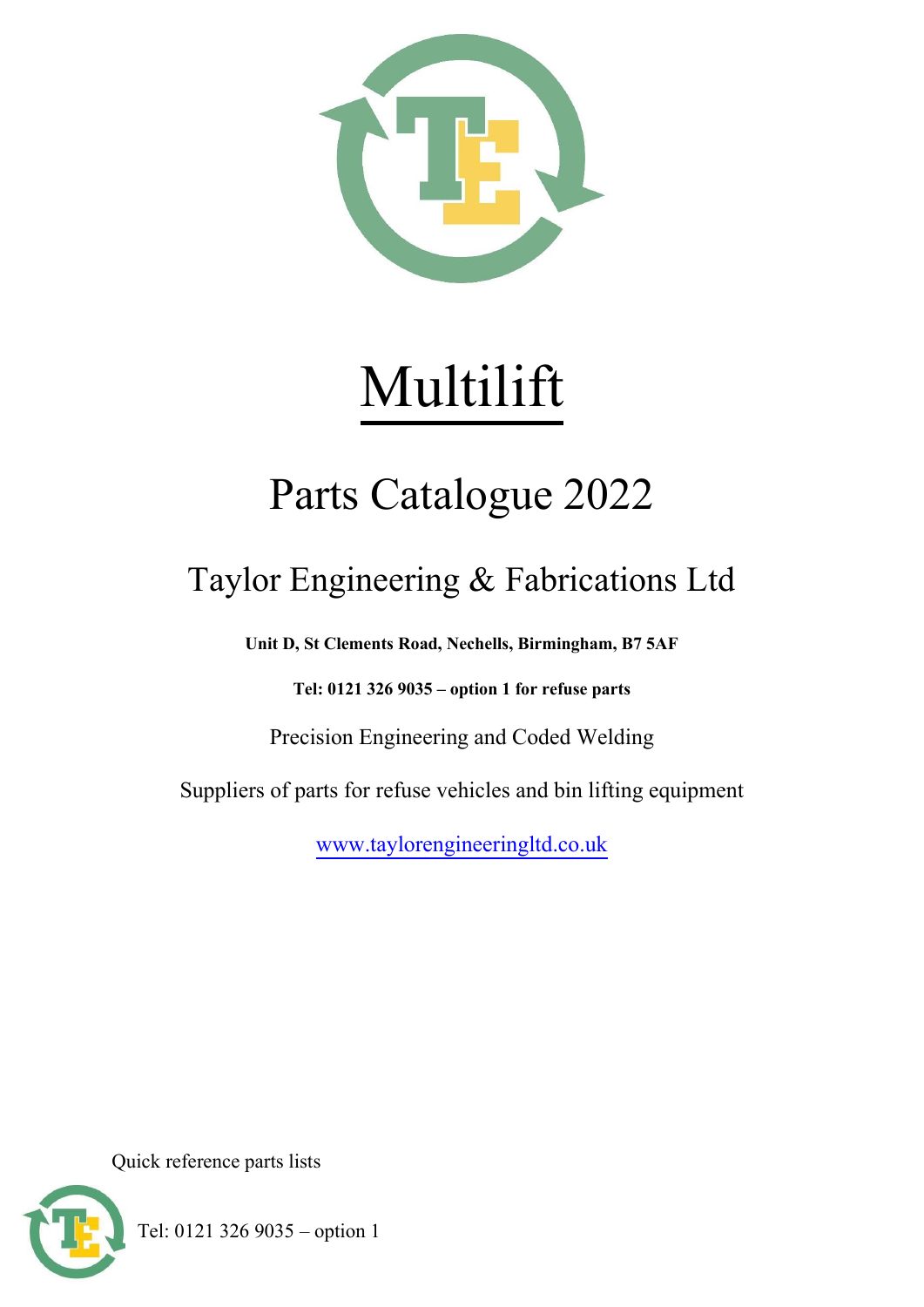| <b>OEM P/N</b> | <b>Description</b>                         | <b>Taylor</b><br><b>Engineering P/N</b> |
|----------------|--------------------------------------------|-----------------------------------------|
| 110061401      | HOOK WELD ON MULTILIFT                     | <b>TEM1545</b>                          |
| 110152201      | Pin Bottom for Hook LHT320 HookLoader      | <b>TEM1899</b>                          |
| 110152301      | Pin Top for Hook LHT320 Hookloader         | <b>TEM1898</b>                          |
| 111517001      | SHORT PIN Goes with TEM1302 HOOK           | TEM1302/1                               |
| 111517101      | LONG PIN Goes with TEM1302 HOOK            | TEM1302/2                               |
| 111770351      | HOOK, MULTILIFT XR26                       | <b>TEM1302</b>                          |
| 111786401      | Hook, Multilift XR26T 55                   | <b>TEM1794</b>                          |
| 603645-1       | PIN fits TEM1546 Multilift Kwik Cova       | <b>TEM1547</b>                          |
| 603690-1       | STOP ARM MULTILIFT Kwik Cova               | <b>TEM1546</b>                          |
| MU3401057      | Hook, Multilift; 645mm long, with 2x holes | <b>TEM1860</b>                          |
| MU110781401    | Proxy switch, Multilift pnp n/o            | <b>TEL2350</b>                          |

#### Electrical

| <b>TEL2060</b> | PROXY switch, 30mm, PNP N/O; Multilift Top<br>Loader |
|----------------|------------------------------------------------------|
| <b>TEL2350</b> | Proxy switch, Multilift pnp n/o<br>(MU110781401)     |

### Mechanical

|  | <b>TEM1063</b> | Multilift net with kadar |
|--|----------------|--------------------------|
|--|----------------|--------------------------|

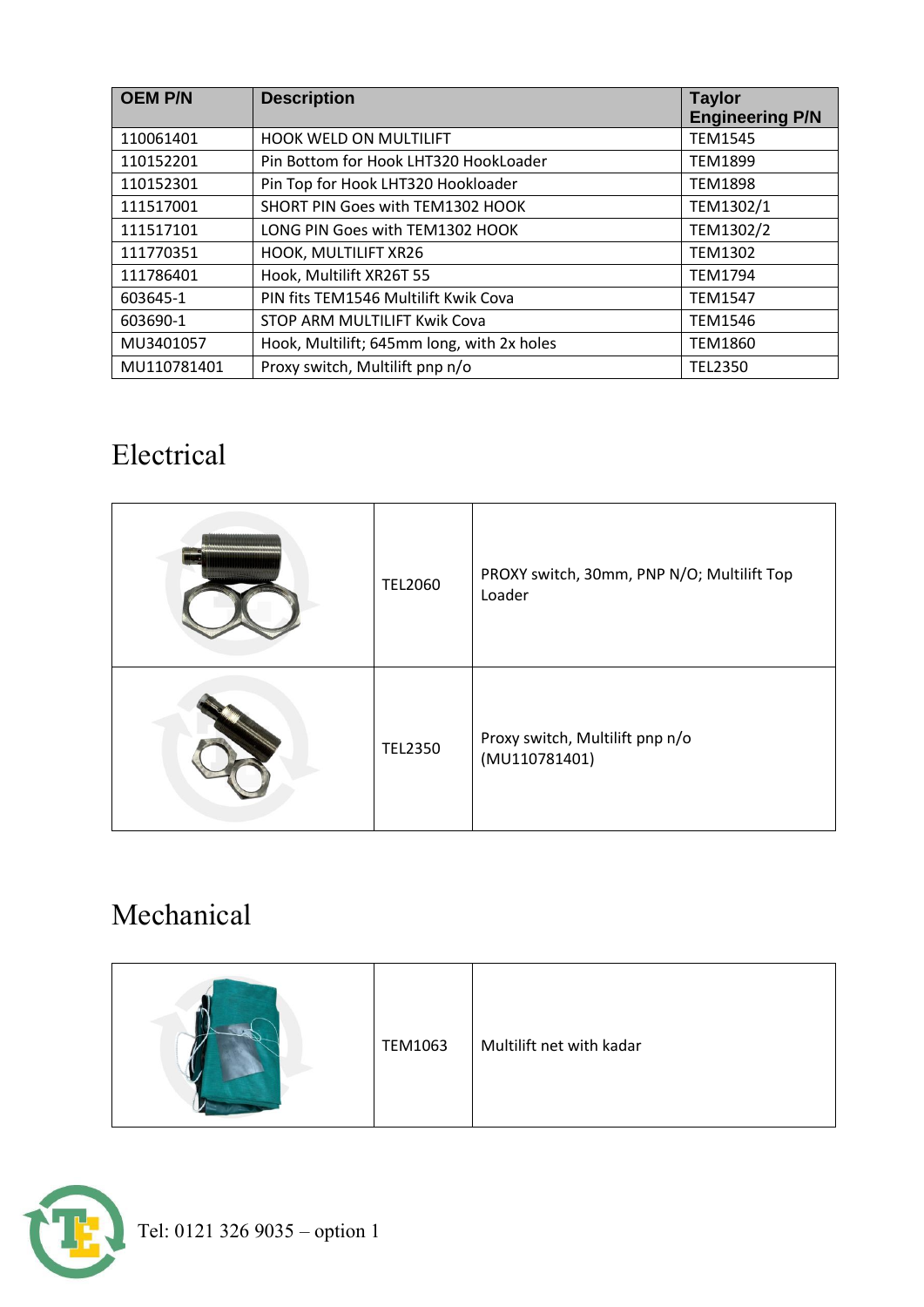| TEM1063/<br>MM | Multilift mighty mesh net                          |
|----------------|----------------------------------------------------|
| <b>TEM1243</b> | SKIP CHAIN HOOK; 13mm<br>$(GKC3-13)$               |
| TEM1285/4      | Circlip Geesink/ Multilift rear roller hook loader |
| <b>TEM1302</b> | Hook Multilift XR26<br>(111770351)                 |
| TEM1302/1      | Short pin goes with TEM1302 hook<br>(111517001)    |
| TEM1302/2      | Long pin goes with TEM1302 hook<br>(111517101)     |

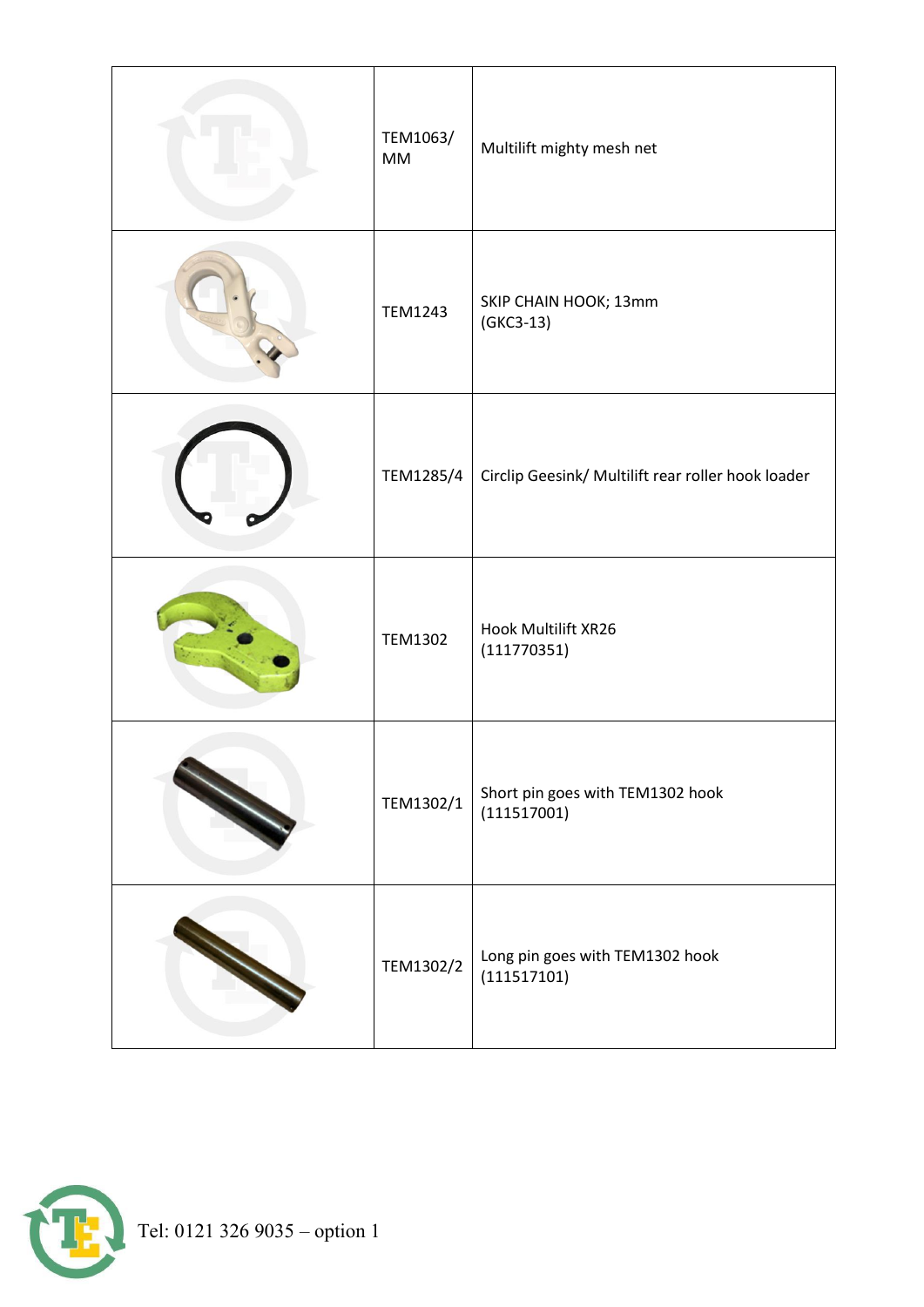| <b>TEM1538</b> | Hook, 1x Hole 1x u shape on base Multilift LH320<br>(110077201) |
|----------------|-----------------------------------------------------------------|
| <b>TEM1545</b> | Multilift hook weld<br>(110061401)                              |
| TEM1610        | Wear Pad, plastic, Multilift XR26 goose neck<br>slider          |
| <b>TEM1794</b> | Multilift hook XR26T 55<br>(111786401)                          |
| <b>TEM1860</b> | Multilift hook 645mm long with 2x holes<br>(MU3401057)          |
| <b>TEM1898</b> | Hookloader pin top for hook LHT320<br>(110152301)               |